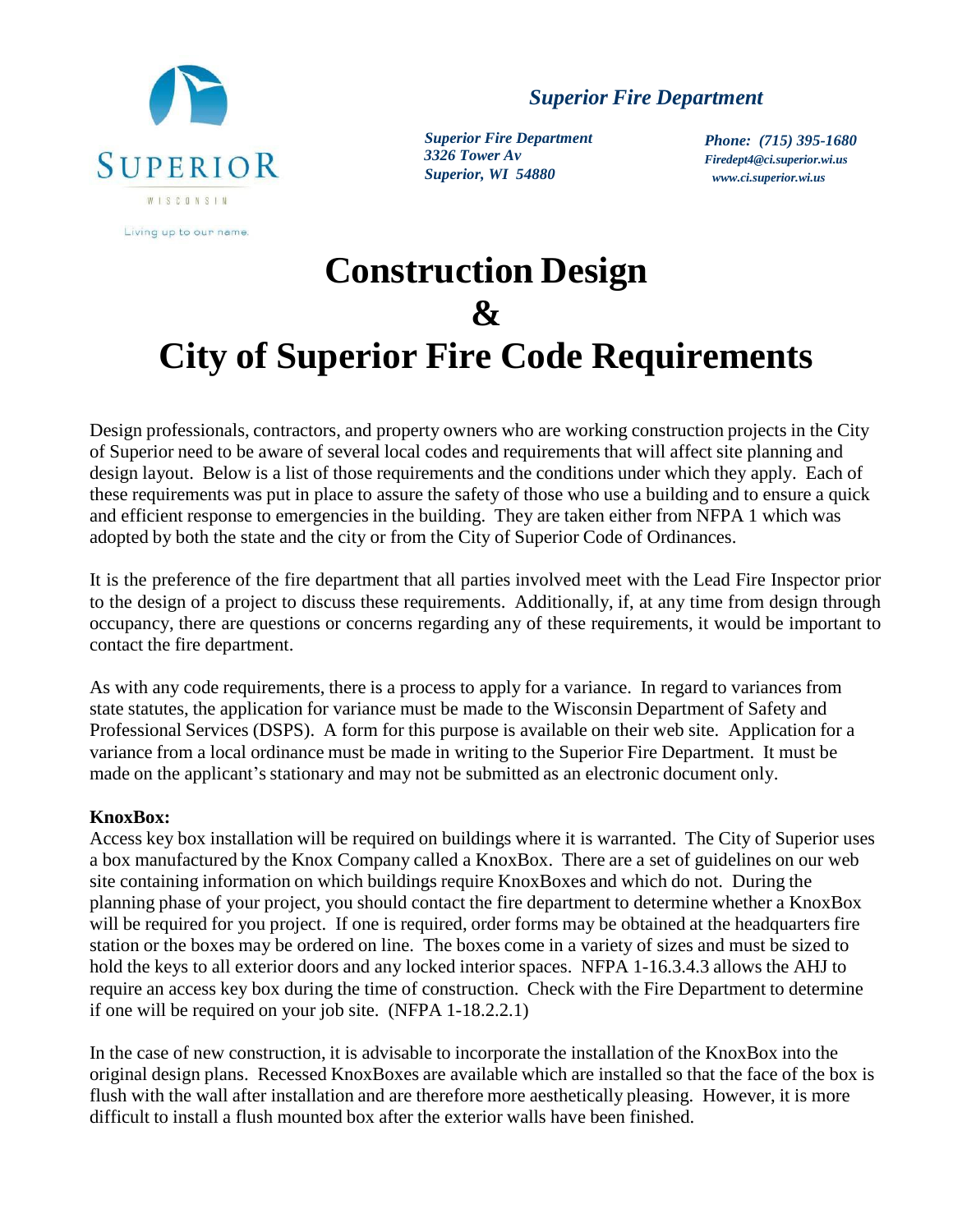#### **Driving Access to the Building:**

Fire apparatus access must be provided to within 150 feet of any point on the exterior walls of the building. Where the building is fully protected by an automatic fire suppression system, the AHJ may increase the distance. The access road must have a width of at least twenty feet and an unobstructed height of 13.5 feet. The road must be so constructed that it will support a vehicle with 28,000 pound GVW. It must be finished with an all-weather surface. Any fire access road with a dead end of 150 feet or more must be provided with a turn around. Plans for the fire access to any building must be submitted to the fire department for approval. (NFPA 18.2.3.2.2)

#### **Fire Hydrants:**

There must be a fire hydrant within 400 feet walking distance of any point on the exterior walls of the building. In many locations in the city there are public hydrants that will fulfill this requirement. However, in some cases, due either to the size of the construction project or to the lack of public hydrants in the area where the construction is taking place, the installation of a private fire hydrant(s) will be required. Hydrants must be so located that the distance between hydrants does not exceed 500 feet. The location of private hydrants must be shown on the site plans and be submitted to the fire department for approval. (NFPA 1-18.5.3)

## **Fire Department Connections (FDC) & Proximity to a Fire Hydrant:**

The FDC must be located within 150 feet walking distance of a fire hydrant. As with the requirement above, if there is no public hydrant within 150 feet of the location of the FDC, a private hydrant must be installed to meet this requirement. (City of Superior Code of Ordinances 54-83(3))

#### **FDC Location:**

The FDC must be located on the front of the building adjacent to the principle entrance. (City of Superior Code of Ordinances 54-83(2))

## **Access to Fire Hydrants and FDC's:**

Fire hydrants must be installed within 12 feet of the curb or edge of the driving surface. (NFPA 1-18.5.6) Access to them from the driving surface must be unobstructed.

FDC's must be installed where a clear and unobstructed path from the public way may be maintained. (NFPA 1-13.1.4.1)

## **Hydrant Colors:**

Private hydrants must be painted red to distinguish them from the yellow public hydrants. (City of Superior Code of Ordinances 54-76)

## **Coupling Thread:**

The thread used for couplings on hydrants and FDC's must conform to the thread used by the Superior Fire Department. The specifications may be obtained from the fire department. (NFPA 13-6.7.1.1)

#### **Fire Alarm Annunciator:**

The fire alarm annunciator panel must be located at the principle entrance to the building. (NFPA 72- 17.3.2)

## **Elevator Key Boxes:**

Elevator key boxes must be installed adjacent to the shaftway door on the floor of recall. It must be installed within a foot of the shaftway door and six feet from the floor. The elevator key box must be fitted with a lock keyed to the "St. Paul" key (MM7802). The keys for the emergency operation of the